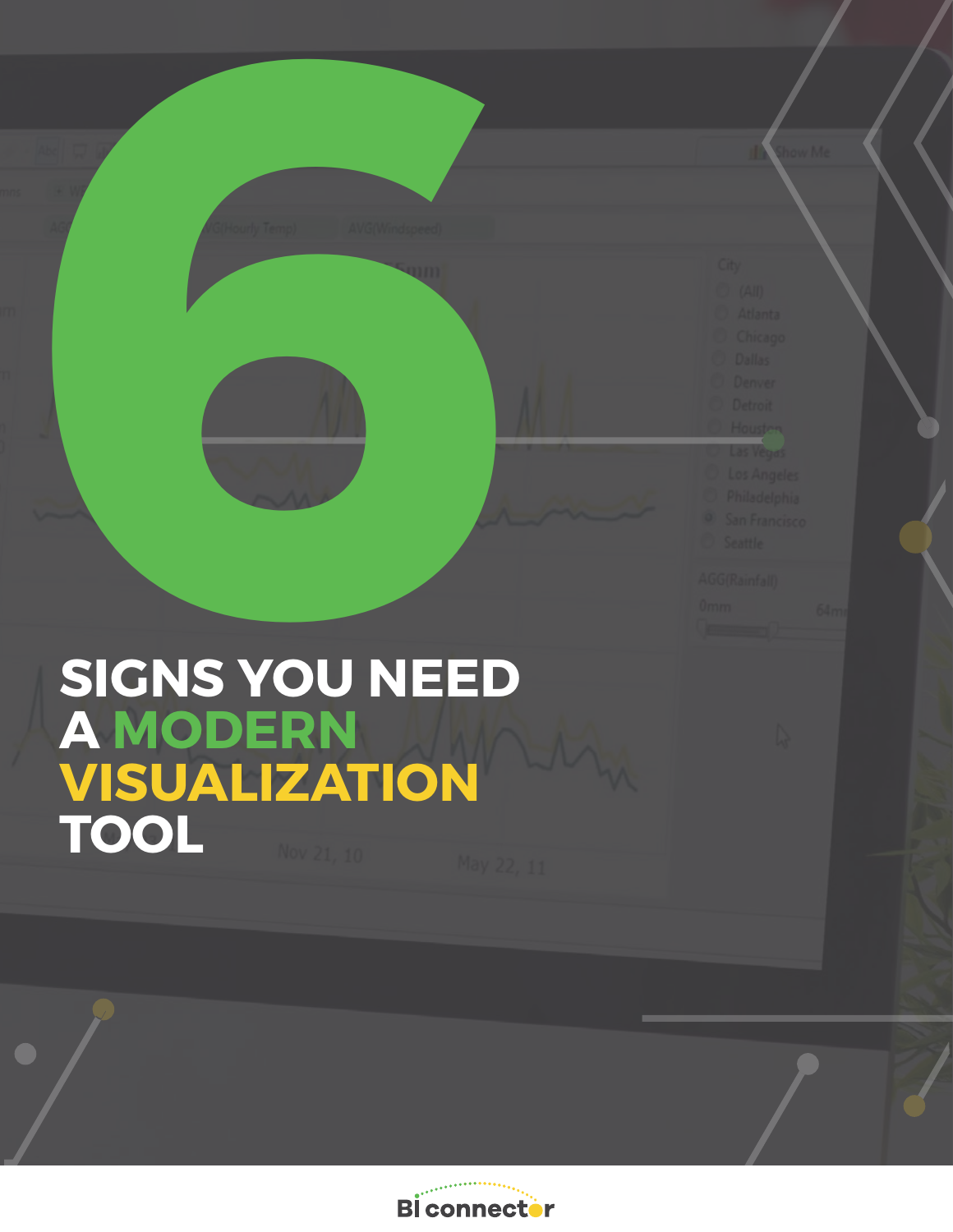

# **INTRODUCTION**

Your organization already made the commitment to make the move to a data visualization tool and for highly valid reasons.

Using charts or graphs to visualize large amounts of complex data is not only more aligned with the way the human mind processes information, it is a much more efficient way to quickly convey dense information quickly to a wide range of individuals. In essence, images are universally understood. The value data visualization brings lies in its wide applicability as a tool. For instance, data visualization can be used to:

But, lately, it's been a burden using existing data visualization tools. Creating reports is tedious and time consuming with traditional business intelligence tools such as OBIEE, Business Objects, Cognos, and MicroStrategy. Users are increasingly relying on new tools such as Tableau, Power BI, and Qlik to make up for the gaps in your current data visualization platforms lack.

So, what signs indicate that you need to upgrade your existing data visualization tools? **In this whitepaper, we will look at the top indicators for business leaders and the IT leaders who support the business from within.**



 **improvement.**

 **Predict sales volumes.**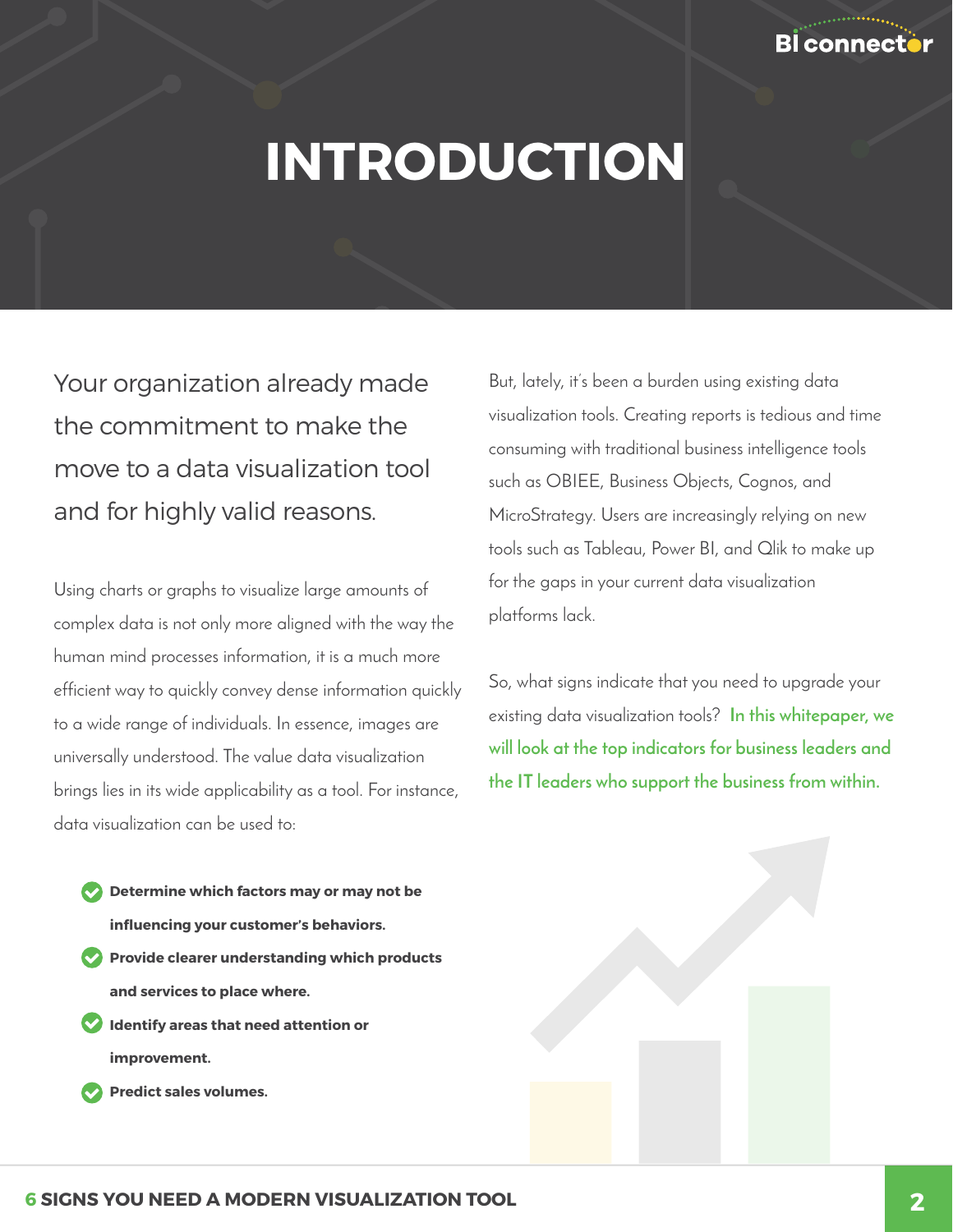

## **TOP 3 SIGNS FOR BUSINESS LEADERS**

**6 SIGNS YOU NEED A MODERN VISUALIZATION TOOL**

 $bbb$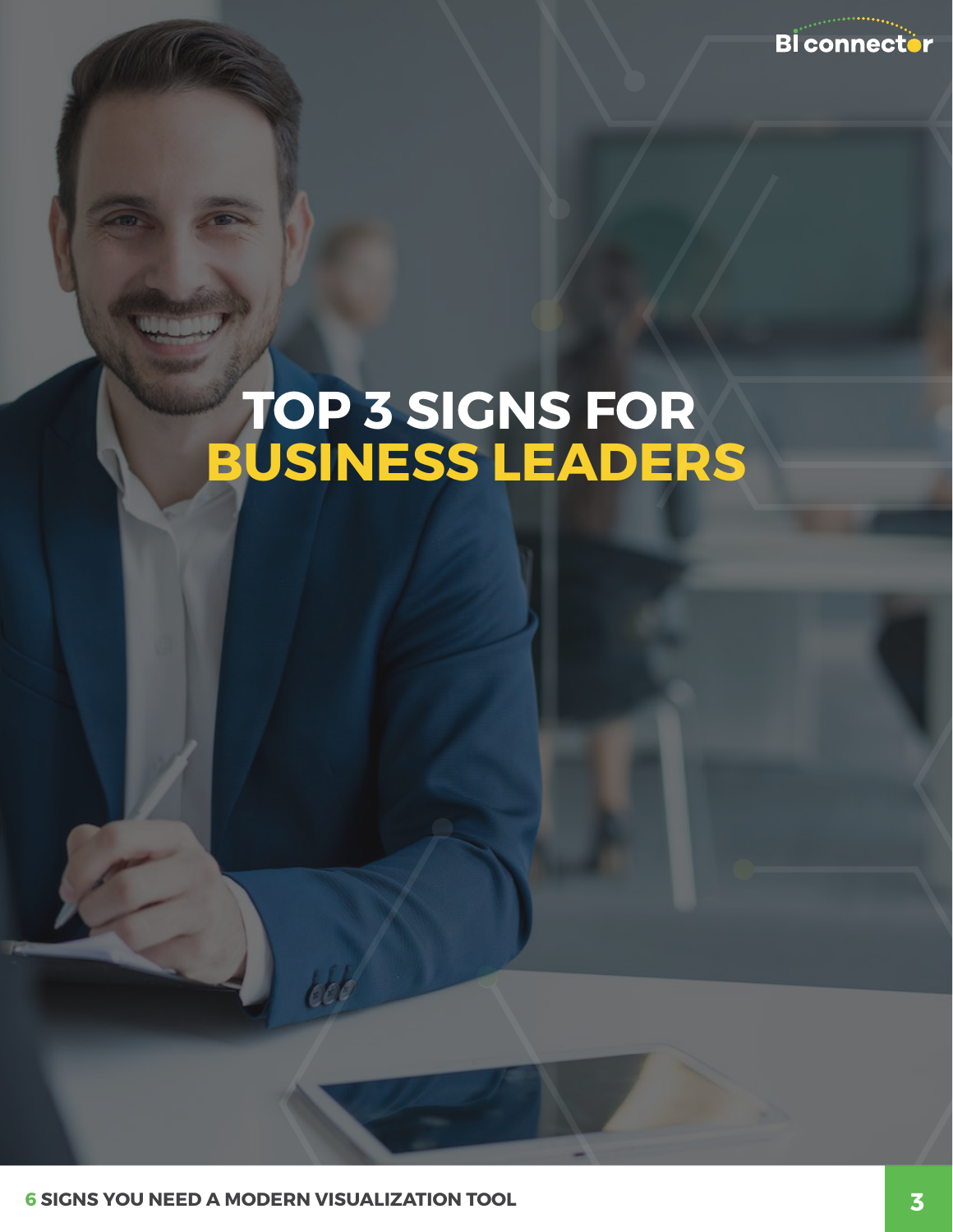**1**



### **Ad-hoc Analysis** is a Challenge

Increasingly, there is a need to manage two separate but coherent styles of work and data in a process Gartner coins as Bimodal — one is focused on predictability; the other on exploration. **Gartner calls these two types of work styles Mode 1 and Mode 2.**

**Mode 1 is optimized for areas that are more predictable and well-understood.** It focuses on exploiting what is known, while renovating the legacy environment into a state that is fit for a digital world. **Mode 2 is exploratory, experimenting to solve new problems and optimized for areas of uncertainty.** These initiatives often begin with a hypothesis that is tested and adapted during a process involving short iterations, potentially adopting a minimum viable product (MVP) approach.



Combining the predictable analytics with the new and innovative analytics is becoming the norm. Organizations that do not combine the two approaches are likely to suffer from stunted capabilities in identifying sales drivers, risks, and truly understanding the motivations and needs of their target markets.

#### **The key here is to create agile analytical models and avoiding dependence on IT to create those models.**

Traditional business intelligence tools such as OBIEE, Business Objects, Cognos, and MicroStrategy are excellent tools for Mode 1 work styles but lag in Mode 2 work styles. Modern visualization tools such as Tableau, Power BI, and Qlik empower users to perform mode 2 exploratory analysis.

Does your current data visualization platform(s) support both these modes? If your existing tools do not support the Mode 2 approach, then you need to re-assess your current platform and consider upgrading your data visualization tool. Chance are, even if you are not using the exploratory process, your competitors are.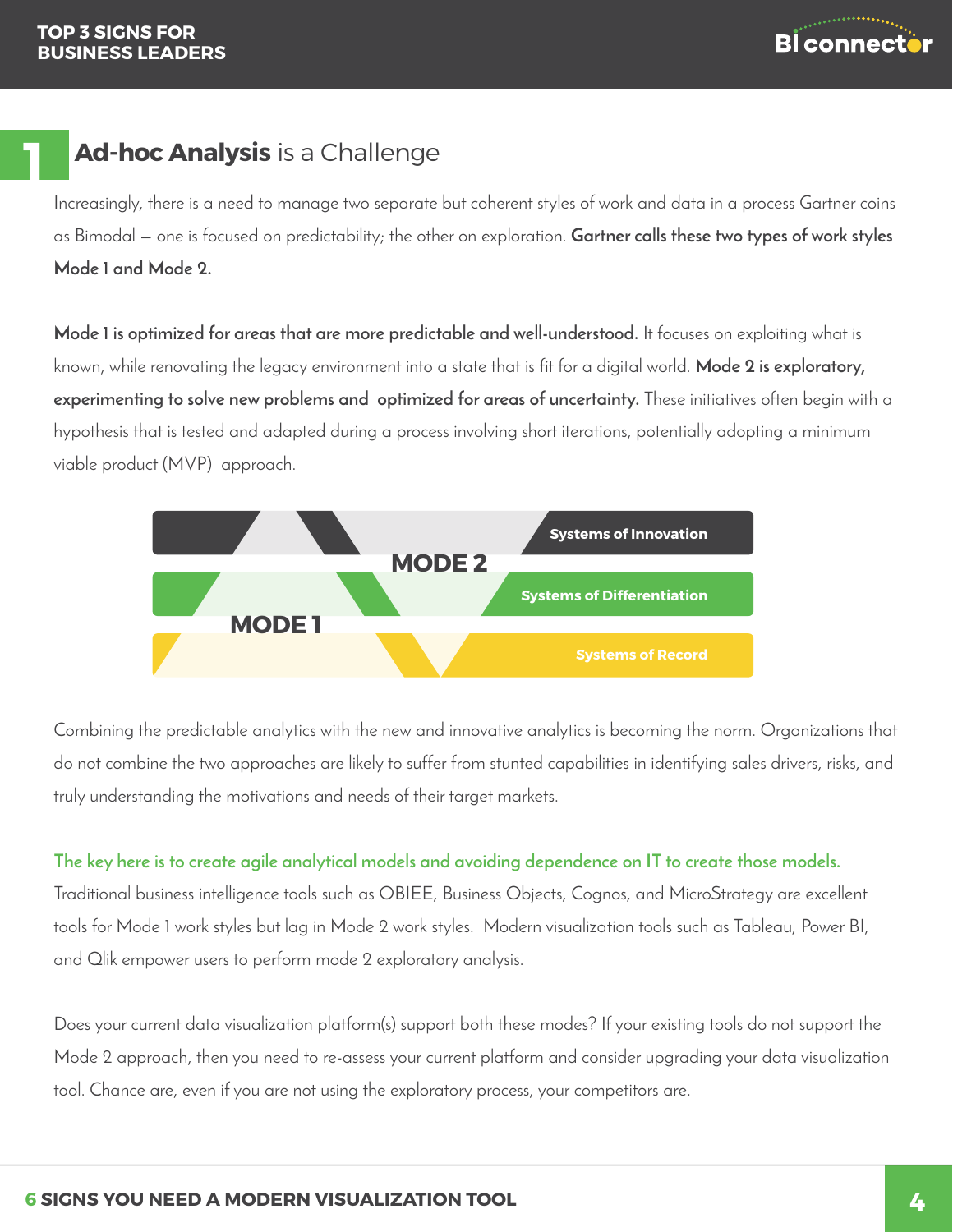



## **2** You Are **Unable to Tap Into New Data Sources**

With the rapid adoption of cloud based applications in organizations, chances are you no longer have all your business data in a single data warehouse. Your data is dispersed in a variety of data sources such as Salesforce, Google, Workday, ServiceNow, Excel, SQL data marts, SharePoint, Box and more. **To run your business, you need to combine your enterprise warehouse data with a variety of data sources. This process is also known as data discovery.**

The new data sources have also transformed the data flow for analysis. Data is no longer consolidated into a single data warehouse because of long lead times and high cost. Users find it more efficient to connect directly to the source applications, combine the data with the enterprise warehouse data, explore new models, and identify new opportunities.

Traditional BI tools excel in providing connectivity to centralized data warehouses. They lag behind modern visualization tools when it comes to connectivity to new data sources. The mash-up of new data sources with enterprise data warehouse is also much easier with modern visualization tools.

So, if you find yourself spending an enormous amount of your time to prepare data from a variety of sources for analysis, it is worth your time to invest in a modern visualization tool. It will allow you to spend more time analyzing and less time collecting data.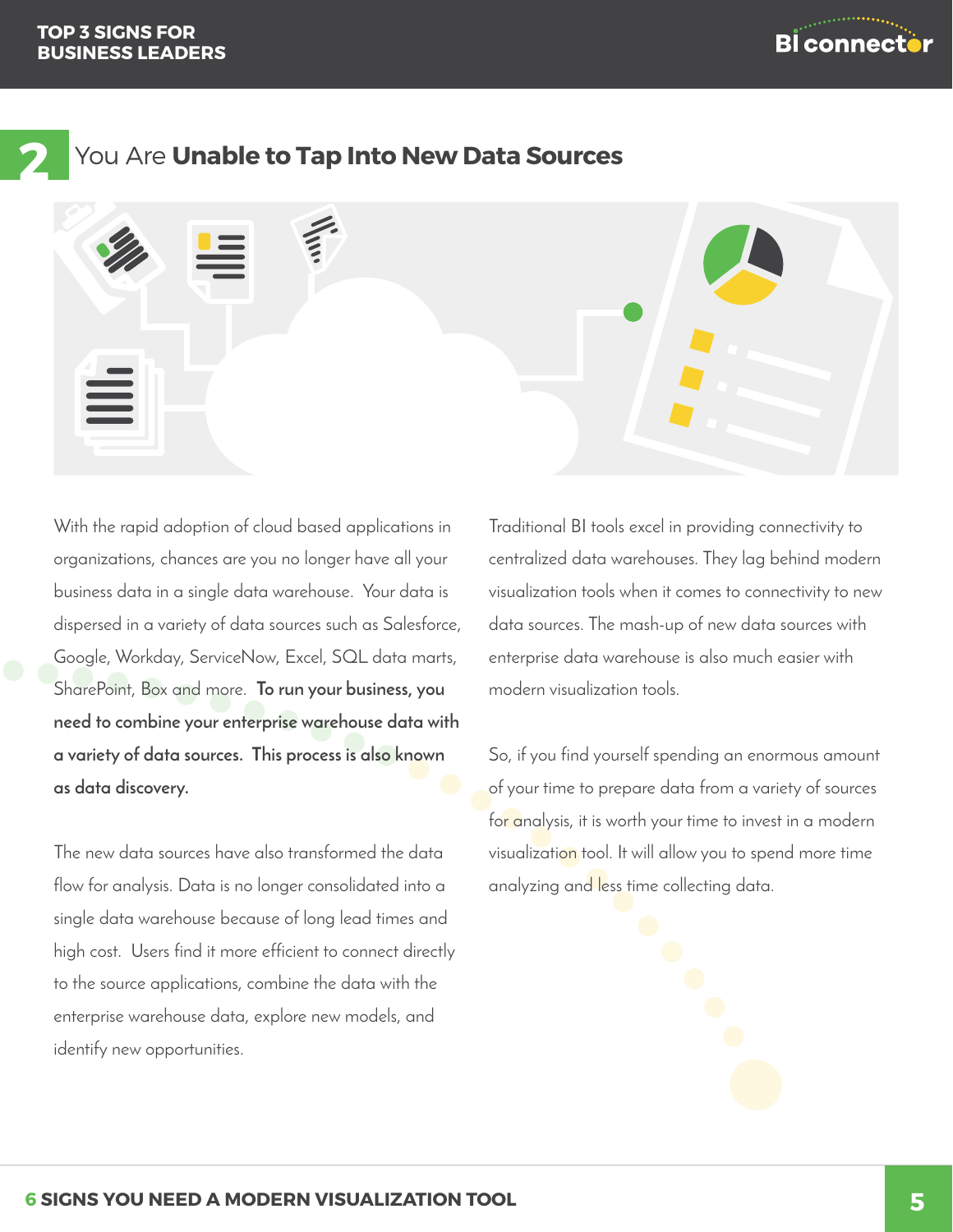

#### **Steep Learning Curve** and **Time Consuming** to Create Visualizations **3**

When you use Excel you can create the desired visualization in just a few minutes. But many business intelligence tools are difficult to use because they have a steep learning curve. Users often have to depend on an army of IT engineers to bring in data and create visualizations, which may take between several weeks to months. Visualizations that were deemed so critical in the first place are often outdated by the time that they are available.

If your visualization platform has a steep learning curve which forces you to depend on your IT or a few experts to create visualization, it is's likely time to take a look at alternative data visualization applications. Modern visualization tools are so easy to use, require little to no training and are designed for self-service visualization by both common users.



Finding a user-friendly analytics application that is compatible with your company's data sources takes time and financial investment. But, a little financial and time investment is well worth the effort because self-service access to reports -- facilitated by applications like Tableau, Power BI and Qlik -- frees up both business and IT from having to spend their time sharing data with business executives.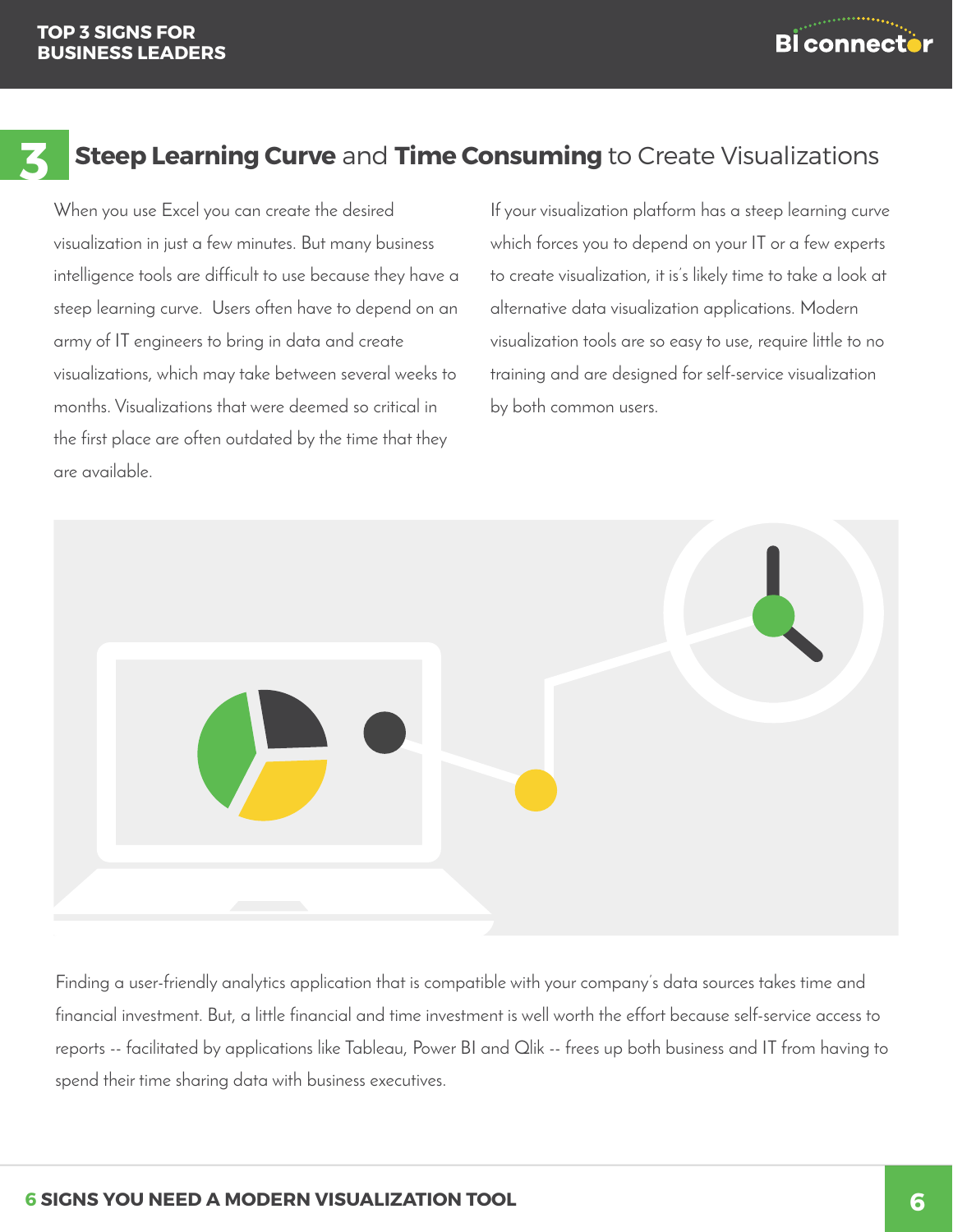**Bl** connector

## **TOP 3 SIGNS FOR IT LEADERS**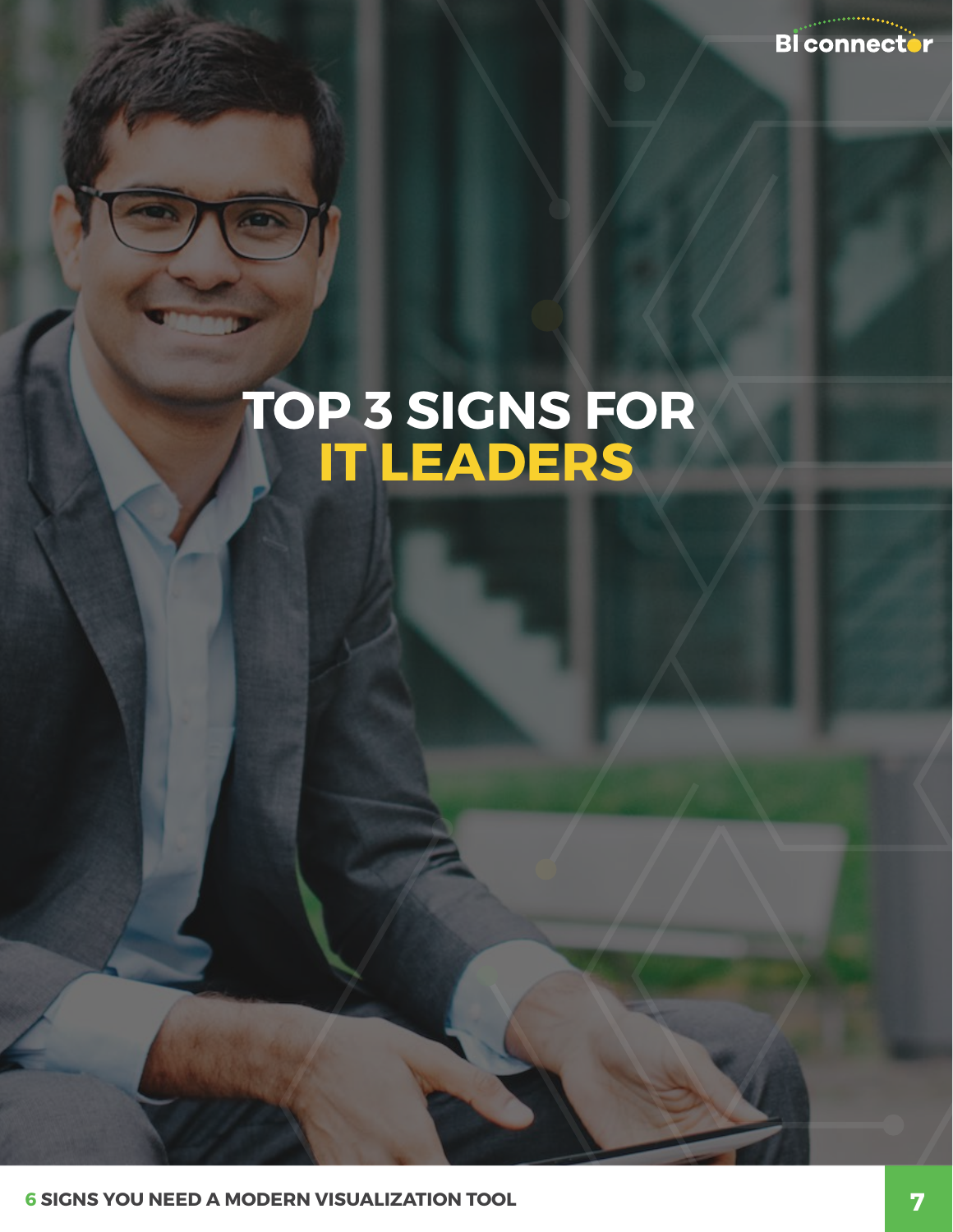**1**



## Your Business Users Are  **Adopting New Tools**

Whether it's due to potential backlogs or a need to develop models faster to get critical insights about key revenue drivers, **you see your business users increasingly start to adopt new BI and data visualization tools—at the same time that you are working within existing platforms.**

This experience may prove frustrating and your initial reaction may be to convince the business department to stay true to existing platforms such as OBIEE, Business Objects, Cognos, and MicroStrategy. However, the adoption of new tools points to a larger issue: your current data visualization platform is not meeting your business team's objectives, timing or expectations in terms of data performance or analysis on a practical day-to-day level.

Sometimes, the need to stay with a platform may be driven by concerns over the cost increase to switch to a new platform. However, staying with an existing platform that is not performing effectively can be even more costly in the long run.

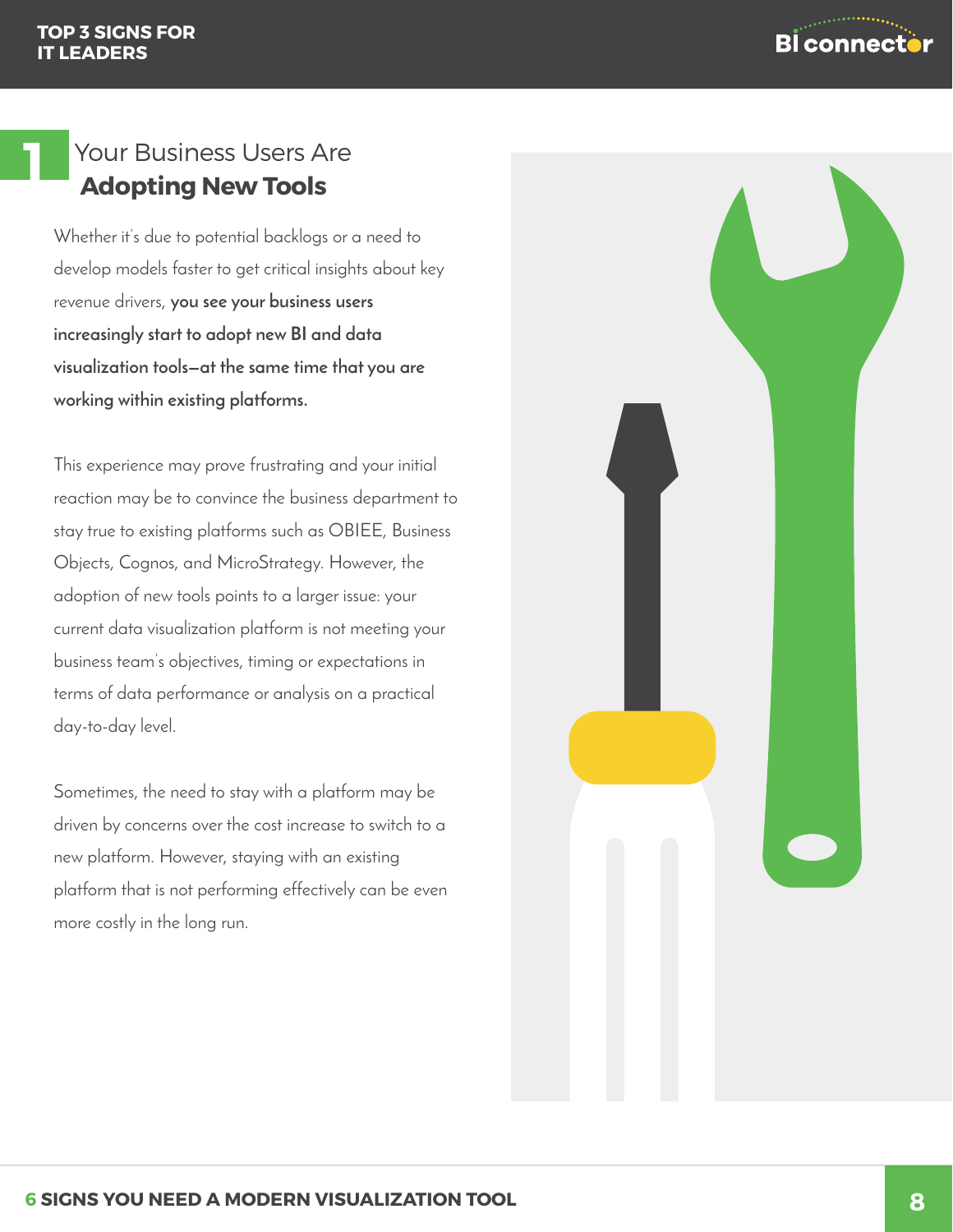

#### Your **BI Backlog is Building Up 2**

An increasing BI backlog can be a sign of several things, including that your current data visualization tool is not efficient enough to handle the velocity, size and ever-changing form of data.

If that is the case, there may serious costs that your company is incurring by sticking with a data visualization platform that is not performing as expected for your data requirements.

For instance, even if an IT analyst spends an average of five work days per month attempting to deal with BI backlogs associated with a data visualization platform, that time commitment can add up to significant costs over a



*\*Based on a \$100,000 analyst salary and an average of 260 working days per year.*

In total, **\$22,272 in costs** go towards addressing BI backlogs when those costs can be avoided altogether by making the move to a more modern data visualization platform.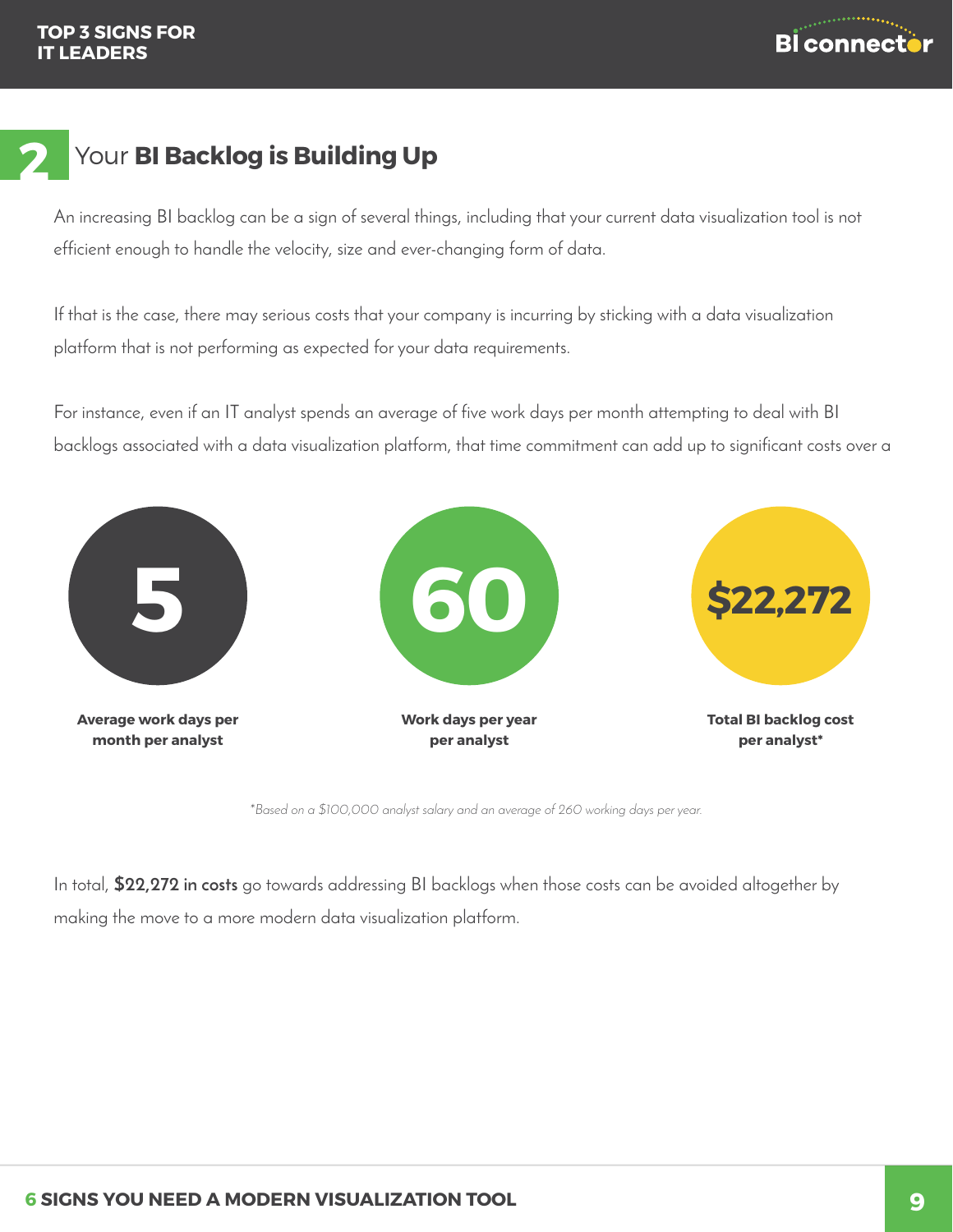



#### Your Business Users Are **Adopting a More Agile Perspective**

**Is your current data visualization tool not keeping up with the demands to move to a more agile business model?** If so, it may be time to consider a data visualization tool that is more aligned with agile business methods.

While agile is not an approach specifically intended to reduce direct project related costs, cost efficiencies can happen through increased overall project delivery speed.

Since an agile approach uses a platform to demonstrate development results more often, feedback is constantly incorporated from the stakeholders, allowing for a better chance to complete delivery on-time. Thus, in an agile environment, cost efficiencies happen due to the schedule and timing—not resources.

However, the move to agile processes is rarely just about cost -- it's about staying competitive and ensuring your

company is delivering products that get the maximum amount of traction and customer engagement in the marketplace. Cost savings are often secondary to the relevancy and quality that the agile process products as agile first and foremost helps deliver the highest and most relevant user value or a sprint toward a Minimum Viable Product (MVP). Incidentally, the prevention of a reworking of a product is often why agile is the more cost-effective approach in the long-term.

In many cases, the benefits of moving towards an agile business model are clear and significant. When it comes to choosing a data visualization platform that is aligned with agile methods, it's important the solution be able to demonstrate visualizations quickly and easily, with minimal frustration.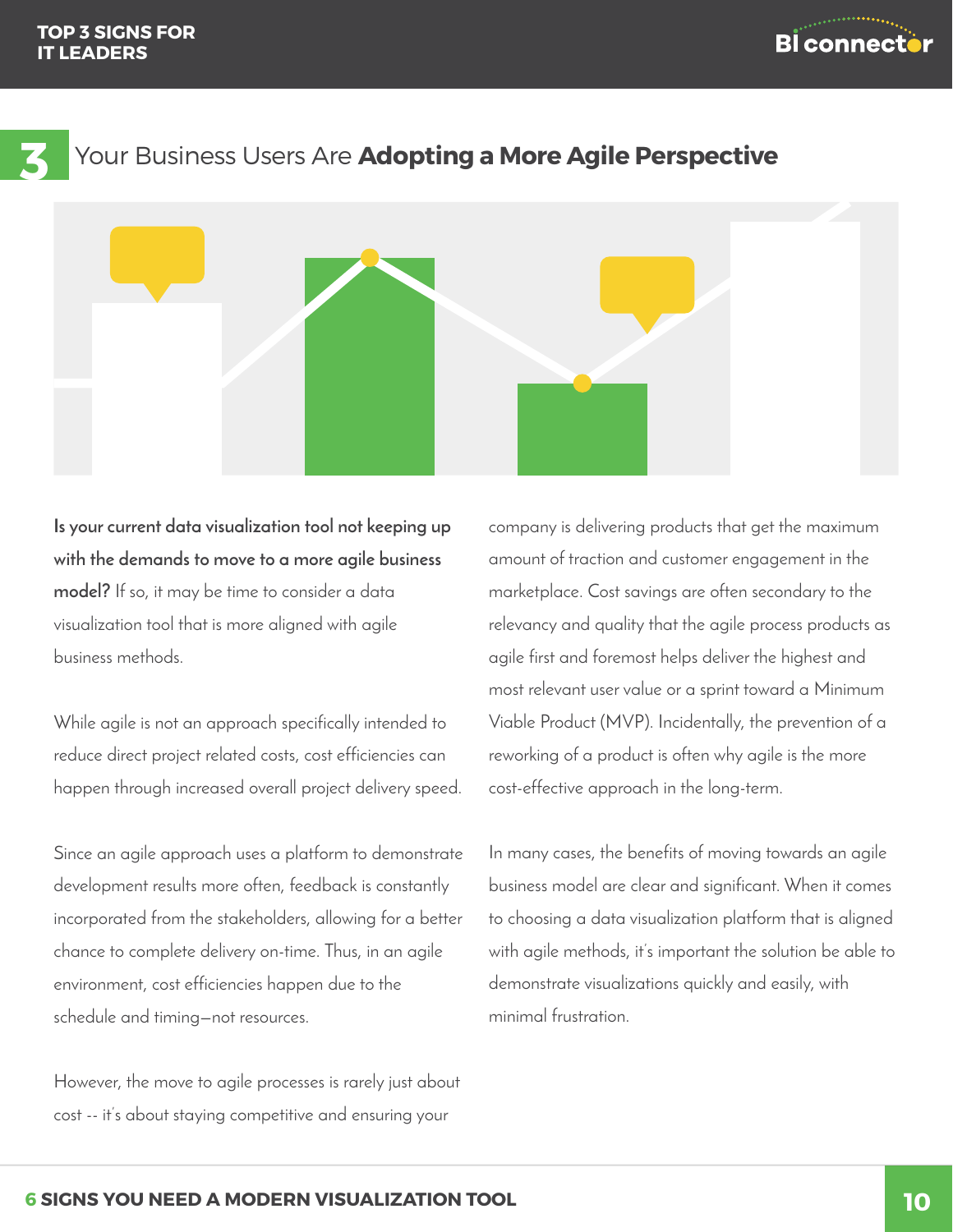

## **CONCLUSION**

It should not be a burden to use your company's data visualization platform. Nor should creating reports be a tedious and time consuming task.

Traditional business intelligence tools such as OBIEE, Business Objects, Cognos, and MicroStrategy offer unrivalled metadata and security capabilities. However, they can make creating reports unnecessarily inefficient and labour intensive. But it does not have to be this way.

In order to stay cost, resource, and time- competitive and to speed up understanding of critical revenue drivers, companies are increasingly adding new data visualization tools such as as Tableau, Power BI, and Qlik to their Analytics toolkit.

Moreover, with the need to adopt a bimodal approach to data analytics, process new forms of data across multiple sources and move towards an agile business model, using more modern data visualization tools is not just a 'nice to have' option but, rather, a necessity in today's fast-paced and demanding business climate.